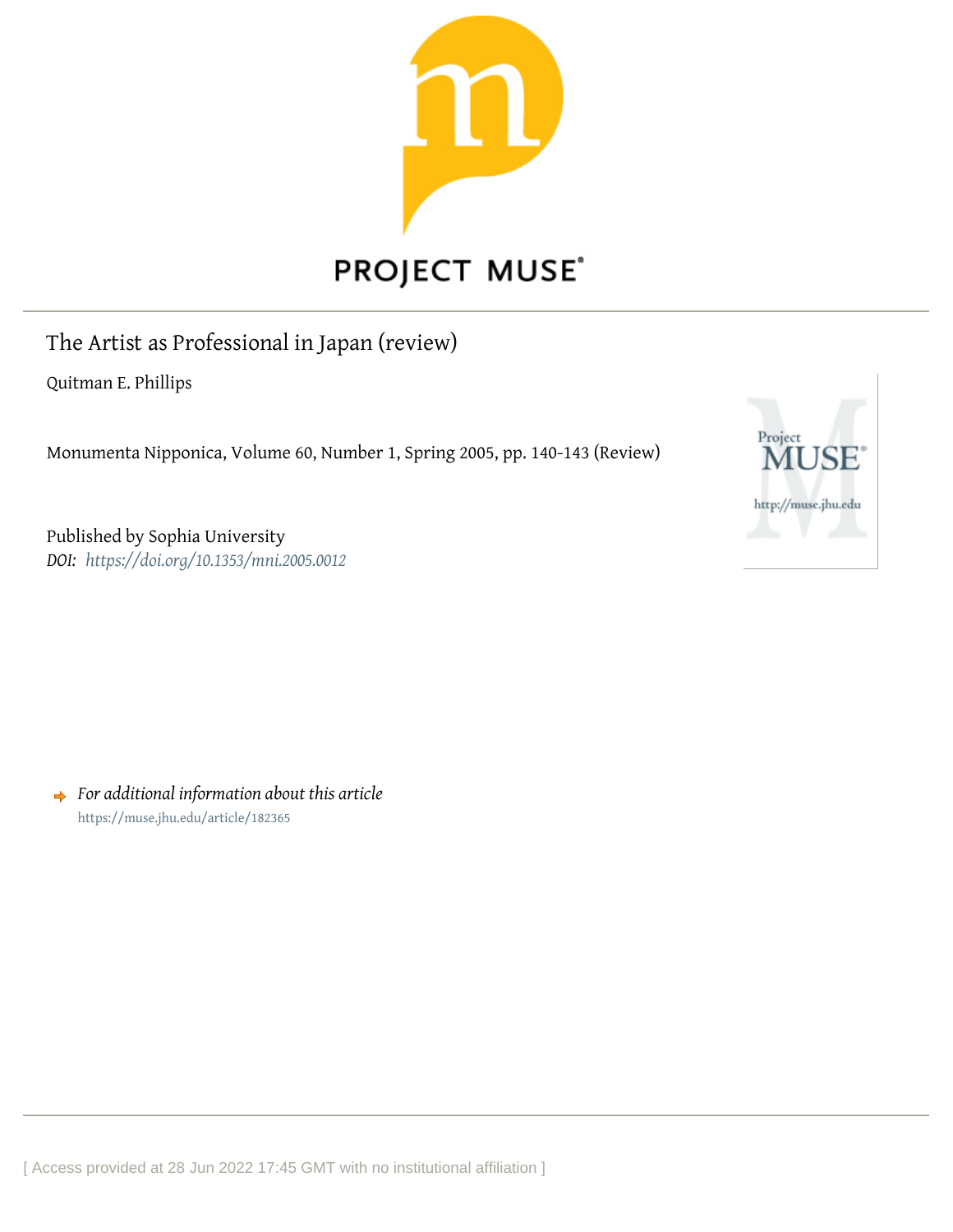

a translation such as this book make it clear, though, that our field likewise depends on the willingness of our peers to dedicate themselves to this kind of project. One wishes, however, that the original titles of the journals discussed had been included together with the translated name. No one looking for the articles mentioned will find them in journals named Women's Review or Housewife's Friend. Proofreading could also be improved, as there are occasional inconsistencies in the use of macrons, such as toshi kukan (p. xiv), furvu (p. xv), and Ogai (p. 230), or a missing note (note 7 on p. 331).

This collection of texts not only makes accessible the work of an outstanding Japanese scholar of literature, history, urban geography, and material culture in a format that even Japanese readers of the original might envy, it also represents an attempt to help redress the imbalance in the transfer of intellectual information from West to East. Now at last the time seems ripe for such an initiative, all the more so as Japanese, like other East Asian thinkers, have their own history of accommodating, negotiating, and reconceptualizing ideas originating in the "West." Maeda Ai, whose life ended prematurely in 1987, is a lucky but all-too-rare beneficiary of a meticulous effort to introduce his work to a larger, non-Japanese audience, and one hopes that this fine book will set a standard for more translations to come. Without having been translated, Kawabata and Ôe would never have received the Nobel prize. After all, it takes japanologists to introduce Japan's intellectual legacies to the world.

The Artist as Professional in Japan. Edited by Melinda Takeuchi. Stanford University Press, 2004. 262 pages. Hardcover \$45.00.

> QUITMAN E. PHILLIPS University of Wisconsin-Madison

This is a welcome addition to the literature in English on aspects of artistic practice in Japan. The third such study published since 2000, it is easily the broadest in scope. My Practices of Painting in Japan, 1475–1500 (Stanford University Press, 2000) obviously has a quite narrow focus, as does Copying the Master and Stealing His Secrets: Talent and Training in Japanese Painting, edited by Brenda Jordan and Victoria Weston (University of Hawai'i Press, 2003), the primary focus of which is the nineteenth century. In contrast, this volume has chapters on material ranging from sculpture in the seventh century to architecture in the early twentieth. Rather than a comprehensive survey of its topic, however, it offers a series of more or less independent studies, each with a distinctly different agenda, loosely connected by certain themes.

As the introduction acknowledges, there is a conceptual problem inherent in organizing a volume around the category "Japanese art," which is a cultural construction imposed on the Japanese past. The authors' working definition seems, in fact, to have been simply "what we study as Japanese art historians." Thus painting and sculpture dominate the chapters as they do museum galleries and university classes and as they would in an equivalent volume on European art, but there is one chapter on ceramics and another on modern architecture, two topics of particular relevance in the Japanese context. In her introduction, Melinda Takeuchi, the editor of the volume, does not



Project

**ATTISE**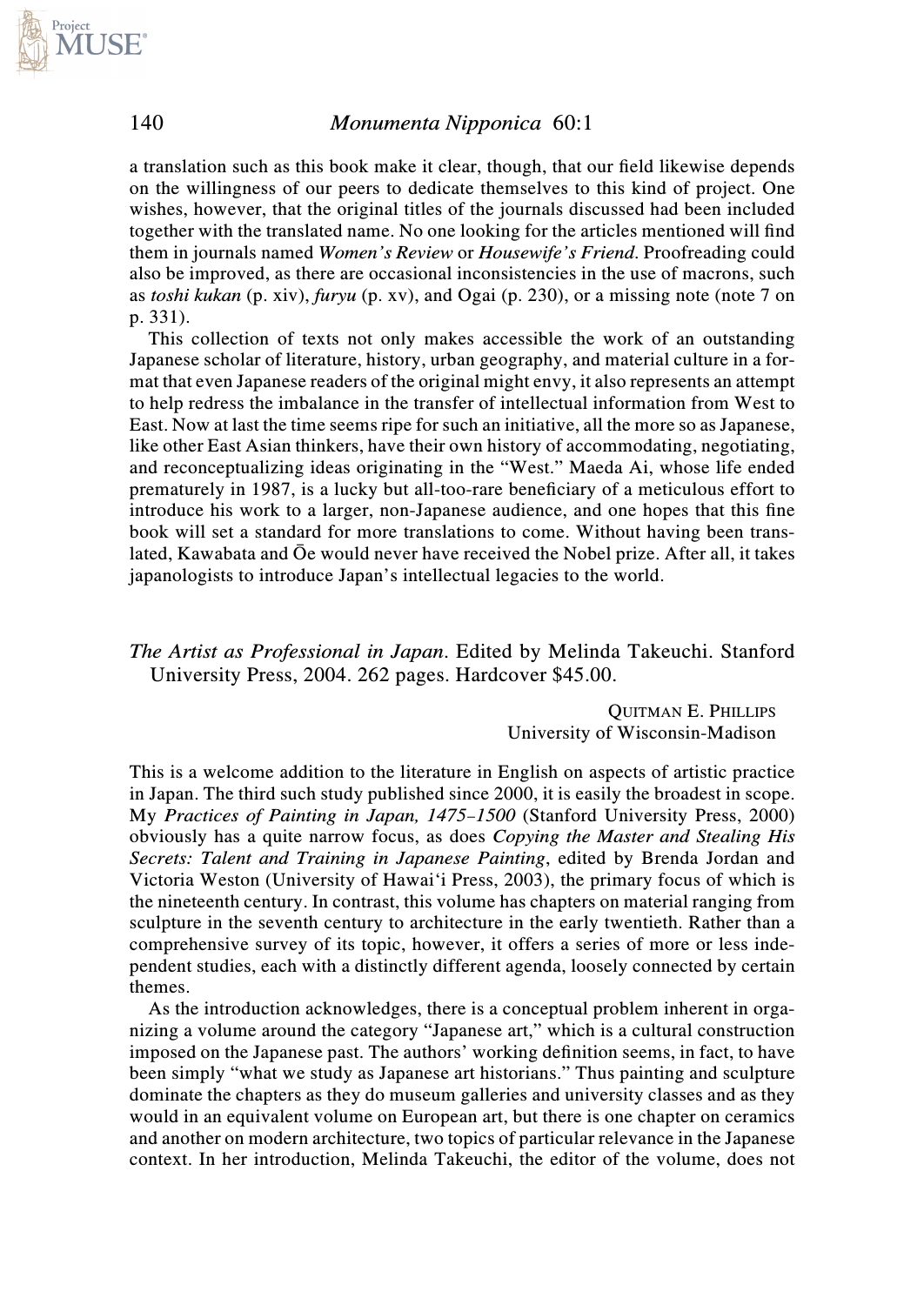labor over an elaborate rationalization, for which most readers, I imagine, will be grateful. Instead, she moves quickly to address related historical concepts and terms. Her discussion of the Japanese historical category of shokunin, which embraced tradespeople of all types, including artisans, is particularly helpful in providing a historical perspective on the disparate chapters.

Donald F. McCallum's "Tori-busshi and the Production of Buddhist Icons in Asuka-Period Japan" reassesses the role of Tori-busshi in the production of early Buddhist icons. The famous inscription on the back of the mandorla (the large almondshaped "halo" behind the entire body of the figure) on the bronze Hôryûji Shaka triad of the seventh century states that the triad was made by the sculptor Tori-busshi for an individual who has been generally identified as "Shôtoku Taishi." McCallum points to compelling reasons for viewing the inscription as a later addition and marshals a variety of evidence to suggest that Tori was not, in fact, a hands-on sculptor, nor did he work for Shôtoku Taishi, an imperial regent who came to be canonized as something of an early patron saint of Buddhism. Instead, McCallum suggests, Tori was the head of a guild closely linked to the Soga clan and with strong connections to Korea. The author also asserts that the story of early imperial patronage of Buddhism, focused on the activities of Shôtoku Taishi, is largely a revisionist fabrication. McCallum makes a strong case, even if some elements of his argument must inevitably rest on the rather scanty evidence available from the time.

Karen L. Brock's "Enichibô Jônin, the Saint's Companion" offers a careful analysis of an impressive array of textual and pictorial evidence and leaves little doubt that the long-accepted attribution of the famous portrait of the Kôzanji monk Myôe meditating in a tree is erroneous and that the portrait was in fact not by Jônin at all. Brock further argues quite convincingly that it is a copy of another painting executed especially for a patron of Kôzanji. Her work does more than simply reassess a wellestablished attribution, however. It presents a much more complex view of art-making at Kôzanji than has been widely accepted and debunks the notion that Kôzanji was a center of radical new developments in painting.

Melinda Takeuchi's "Signed, Sealed, and Delivered: Tosa Mitsunobu (1434–ca. 1523) and the Afterlife of a Name" draws a distinction between the historical Tosa Mitsunobu—the painter as known from documents of the time—and "Mitsunobu the construct." She argues that tremendous changes in the circumstances of painters in the seventeenth century required the invention of a suitable patriarch for the Tosa family. A new emphasis on lineage and classification, as promoted by the Kano school, coincided with the emergence of independent painters competing in a new age of commodity. Thus, the Tosa name, starting with Mitsunobu, became almost synonymous with the category *yamato-e* as a brand, and, at the same time, Mitsunobu became less the head of an atelier and more of a painter.

Louise Cort's "A Tosa Potter in Edo" draws upon a potter's diary to tell the story of a journey taken by the samurai/potter Morita Kyûemon of Tosa province in 1678. Sent by the domain leaders to learn the techniques necessary to transform the wares of the local Odo pottery into a more stylish, refined ware suitable for presentation, Morita traveled to Edo, visiting famous potting areas along the way. The demonstrations he gave before Tosa officials, other daimyo, and even shogunal officials in Edo led to hands-on participation by members of his elite audience in shaping the tea wares, especially by adding the intentional distortions that were currently favored in the tea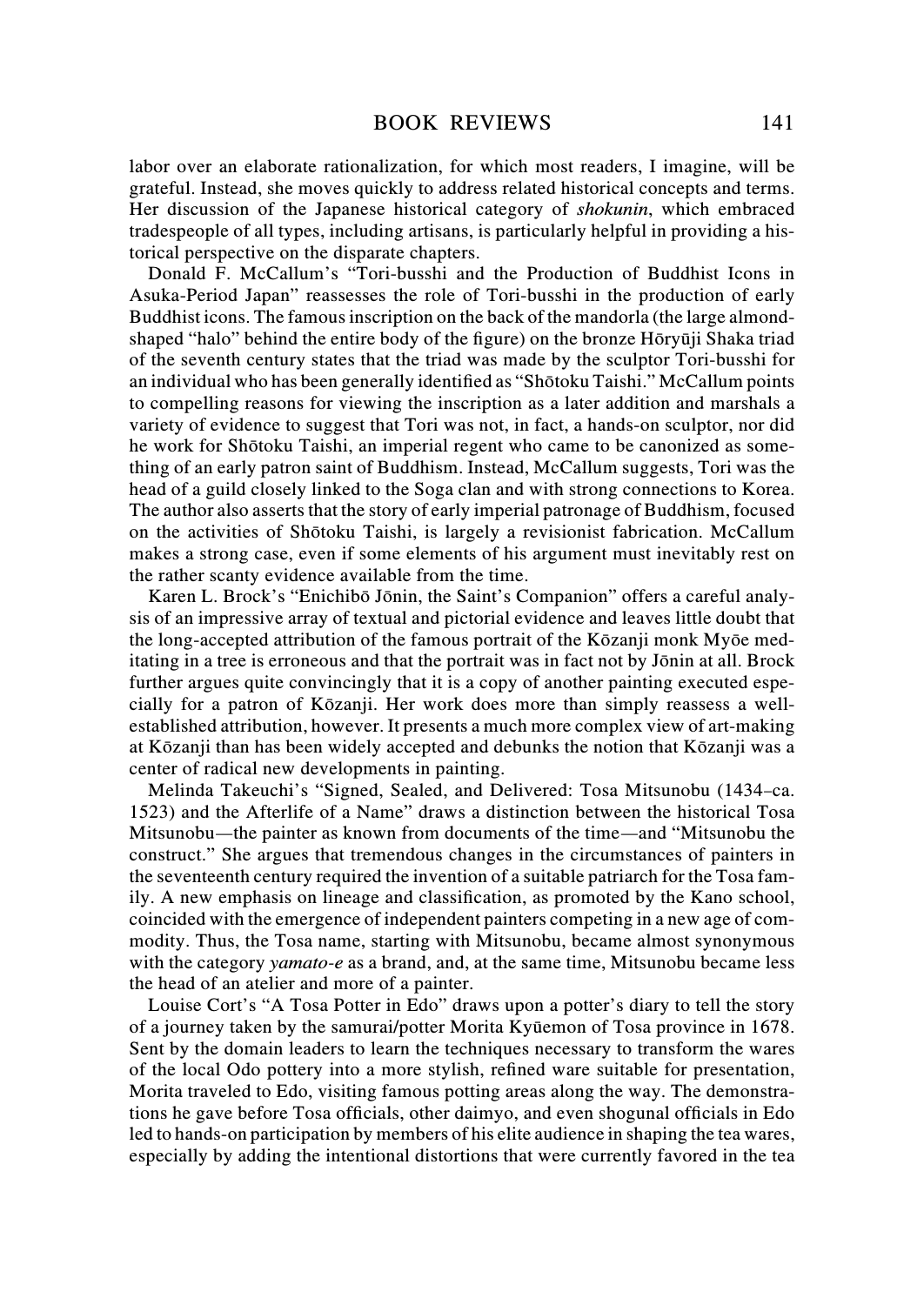world. Cort effectively relates this fascinating episode to the larger economic and cultural concerns of the Tosa leaders and the world of ceramics in late seventeenthcentury Japan.

Julie Davis's "Artistic Identity and Ukiyo-e Prints: The Representation of Kitagawa Utamaro to the Edo Public," like Takeuchi's chapter, deals with the construction of an artist's image, but in her case, it is Utamaro himself and his circle that, she suggests, did the manipulating. The "new age of commodity" mentioned by Takeuchi was in full swing by the late eighteenth century, and the competition in brand-building was intense. Davis argues that Utamaro and others constructed his identity as that of a sophisticate, one who not only excelled in literary and visual arts, but also had an especially deep understanding of women and was intimately familiar with the pleasure quarters. While she could have made her points more succinctly, her interpretation of the available pictorial and written evidence is convincing.

Christine Guth's "Takamura Kôun and Takamura Kôtarô: On Being a Sculptor" recounts the careers of a father and son whose work bridges the transition from the world of the craftsman/carver of the Edo period to that of the artist/sculptor of modern times. Drawing upon their writings as well as their careers, she presents an intimate, even poignant narrative of the immense generation gap that was common in art-making families of the period. Their stories give deeper insight into the human element of the familiar narrative of the modernization of Japan's art worlds, involving such steps as participation in international expositions, the formation of the Technical Arts School, and study in the West.

Jonathan Reynolds's "The Formation of a Japanese Architectural Profession" relates the emergence of architects in Japan as modern intellectual workers instead of craftspeople. Unlike the other chapters, this one is a straightforward overview, rather than a focused case study. While not rich in fresh insights, it provides a highly useful summary of careers, events, and controversies. In addition, it resonates well with the first chapter by McCallum, who also deals with a period of dramatic change fueled by the influence of ideas and people from outside Japan. The two studies also offer a stark contrast between the strategies available to scholars working in such different periods. Where McCallum must tease out meaning from the most minimal documentary sources and can offer only tentative conclusions, Reynolds must sift through a plethora of material to develop a coherent narrative.

The instability of identity is a key issue running through the separate chapters. The early chapters by Donald McCallum and Karen Brock challenge traditional attributions of authorship to major canonical works and analyze the historical forces that shaped those attributions. On a different tack, Melinda Takeuchi and Julie Davis look at the deliberate and strategic manipulation of an artist's identity, either long after his death by his successors or by the artist himself and his circle. In most chapters, social status is an aspect of identity that is of particular concern. A key part of McCallum's argument rests on the social status of Tori and, more broadly, of craftspeople and Korean immigrants. Jônin as priest/painter, Mitsunobu as aristocrat/painter, and Kyûemon as samurai/potter are dualities dealt with on different levels by Brock, Takeuchi, and Cort. Guth and Reynolds narrate the wholesale transformation of the social status of occupations.

Takeuchi notes in her introduction that a book of this scope could not have been written by one person. I might add that a lone reviewer cannot fully assess the schol-